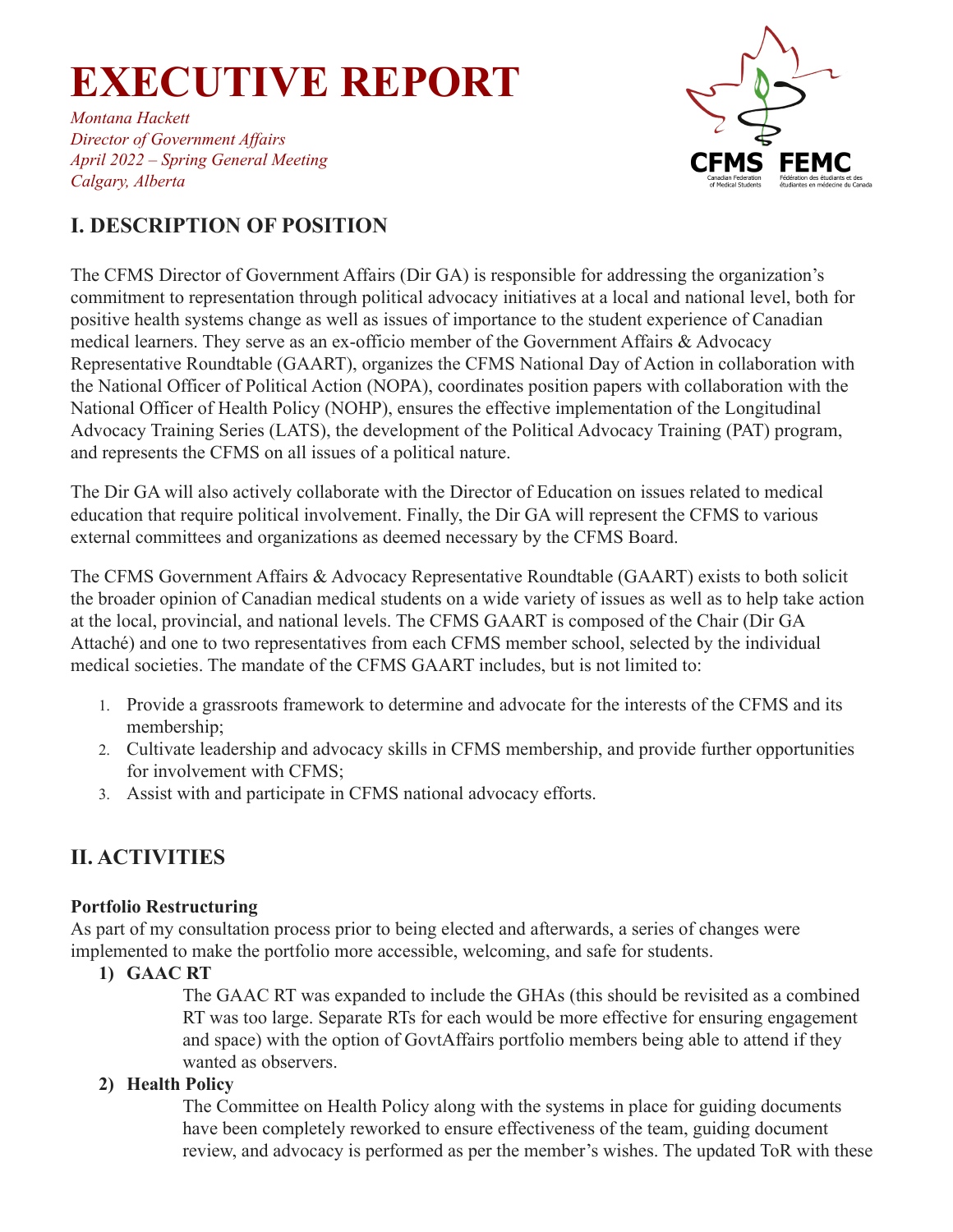*Montana Hackett Director of Government Af airs April 2022 – Spring General Meeting Calgary, Alberta*



details will be going through the Governance Committee for review. The COHP was also responsible for making the guiding documents more accessible through a variety of means including audio-read throughs, one-page summaries, multiple paper consolidation, and more!

#### **3) Rapid Response Team**

The team, in addition to their work on responding to news, assisted the COHP with making papers accessible. The team will be trialed in the coming year as an "all CFMS" effort where all portfolios can utilize them to respond to news as needed rather than being limited to GovtAffairs related content.

#### **4) National Day of Action**

The NDoA was reassigned to the Fall to provide the research team with more time to develop the evidence based recommendations required. The timeline for Topic Selection (Spring Call to AGM) was unchanged however with the Fall date the Research Team then had a full calendar year to research providing flexibility for them to work in a wellness focused manner but also to take on the additional work that the expanded role stimulated. The scope of the advocacy was increased to include provincial level advocacy as well as EDI related content. This EDI-lens includes researching the topic in the context of different identities including Black, Indigenous, Queer/2SLGBTQ+, persons with disabilities, and more!

#### **5) Indigenous Week of Advocacy**

The previous two years of this effort were unable to get anything off the ground so the approach that was taken this year was to provide a designated team with support and funding to work at their own pace. The team is currently working on advocacy around Water Advisories in the context of Indigenous sovereignty. The team will be moved to the Indigenous Health portfolio this Spring.

#### **6) Follow-Up Advocacy**

To address a past issue with our advocacy (ie no follow-up) the FNDoA was created. This event is a DoA style event (with the same expanded scope of the NDoA) designed to systematically follow-up on advocacy in the context of a previous NDoA topic, this year's being Access to Contraception. This FNDoA is slated to occur in May. A number of changes to the NDoA formula are also being trialed at this event with a hybrid format (in-person and virtual) taking center stage.

#### **7) Meda Strategy and Engagement Team**

As part of the new communications portfolio changes to include Portfolio specific Communications Coordinators, they were given a team to operate within GovtAffairs. This team will likely be discontinued in the context of the changes undergoing the Communications portfolio in order to best streamline their processes.

#### **8) Health and Human Resources Task Force**

The HHRTF was given freedom to continue their work as they transition from platform creation to maintenance and improvement.

#### **9) Longitudinal Advocacy Training Series**

The LATS team, off of a humongously successful launch year, was given the freedom to expand and refine their program offerings.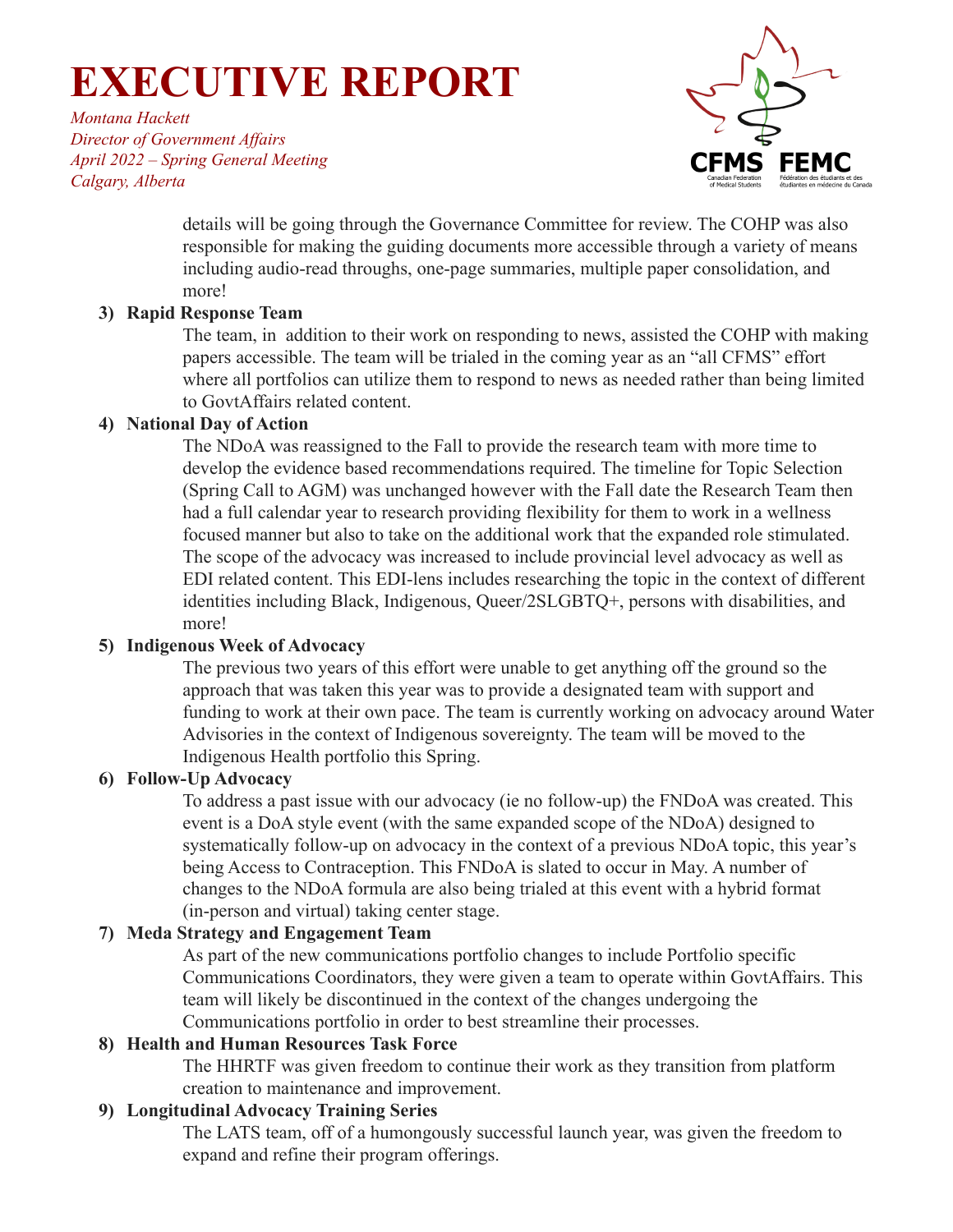*Montana Hackett Director of Government Af airs April 2022 – Spring General Meeting Calgary, Alberta*



#### **10) Political Advocacy Training (PAT)**

A brand new team to fill the vacuum created by the CMA discontinuing their Advocacy Coaching/Training program. The PAT team began with the creation of their core training offering in order to ensure students still had access to quality advocacy training for their needs. Since then they have been refining the work and expanding to include smaller training on related topics. This work has tremendous upside and will continue to be a huge priority for the portfolio in concert with the work of the LATS team as the sister advocacy skill building program.

#### **Day of Action Topic Selection Committee**

We incorporated a considerable series of changes to the Day of Action Topic selection process guided by the principles of transparency and democracy. It was composed of 4 passionate medical students, Amna (our amazing NOPA), Gunisha, Christopher, and Grace that were tasked with short listing and drafting a proposal summary document of topics for the Day of Action. The membership was surveyed on what topic they wanted to see considered. The team then spent 3 months preparing their individual topics for consideration and voting by membership. A large-scale awareness campaign was launched in September encouraging students to vote in the process. The voting approach was also re-invented with each school's student body getting an overall vote, delegations to AGM getting a vote, and Topic Selection members getting a vote. Ultimately, the votes were compiled by myself and put into a ranked voting matrix to determine the individual school winning vote which were then added to the other votes, again in a ranked voting format, to determine the ultimate winner: Decriminalization of Opioids.

#### **Day of Action Research Committee**

The 2022 Day of Action Research Committee was composed of 7 medical students—Amna, Gunisha, Grace, Christopher, Sanya, Jamila, and Sonu—that are researching, consulting, summarizing, developing Asks and writing the essential documents to support the topic chosen for the Day of Action. Day of Action Research Committee members are also responsible for training Day of Action delegates in Ottawa in preparation for meetings with federal MPs, senators, and policymakers. As a committee they are developing a Day of Action backgrounder report summarizing traditional and gray literature research on the Day of Action topic, summary report meant as a hand-out for meetings that summarizes the key points, a community consultations review and summary report that outlined our approach to the community consultation process, analysis, and summarized the key findings from the meetings, and a medical student engagement strategy for the Day of Action.

#### **Follow-Up National Day of Action Team**

The team of 5 medical students—Ayushi (our Advocacy Follow-Up Lead), Sidra, Ramy, Ethan, and Ali—have been working diligently to expand the background research to include the provincial contexts as well as the EDI priorities mentioned earlier. The group is deep into prepping for the FNDoA in Ottawa scheduled for May 7-9th as well as the new Month of Advocacy occurring after.

#### **Indigenous Week of Advocacy**

The team of 5 medical students—Dixon (our interim lead), Lynn, John, Madeson, and Priscilla.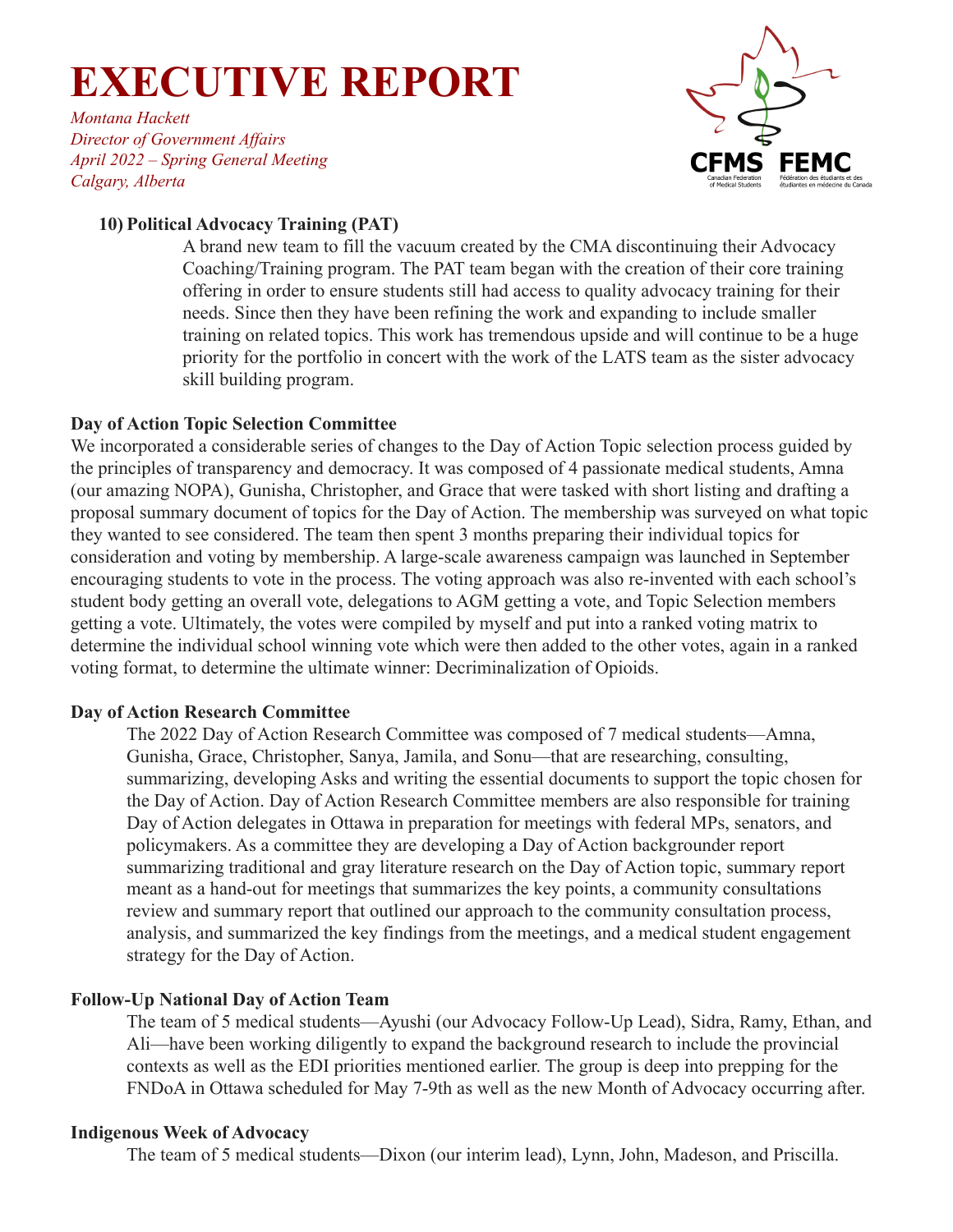*Montana Hackett Director of Government Af airs April 2022 – Spring General Meeting Calgary, Alberta*



They have discussed a variety of topics to focus on and as a group voted for their focus to be Water Advisories in the context of Indigenous sovereignty. They are still early in the process but are aiming to launch their work early in 2023. The team will be moving to the Indigenous Health portfolio once it has launched.

### **III. MEETINGS ATTENDED**

| <b>Date</b>     | <b>Meeting</b>                              | Location       |
|-----------------|---------------------------------------------|----------------|
| Oct. 23rd, 2021 | CFMS AGM 2021                               | Teleconference |
| Oct. 26th, 2021 | <b>CFMS</b> Interviews                      | Teleconference |
| Nov. 2nd, 2021  | <b>PAT</b> Meeting                          | Teleconference |
| Nov. 4th, 2021  | NDoA Planning Meeting                       | Teleconference |
| Nov. 7th, 2021  | <b>GovtAffairs Oct RT</b>                   | Teleconference |
| Nov. 14th, 2021 | GovtAffairs Onboarding Meeting              | Teleconference |
| Nov. 15th, 2021 | Advocacy Incubator Discussion               | Teleconference |
| Nov. 20th, 2021 | <b>CFMS Board Meeting</b>                   | Teleconference |
| Nov. 28th, 2021 | <b>IWoA</b> Meeting                         | Teleconference |
| Nov. 29th, 2021 | Advocacy Incubator Discussion               | Teleconference |
| Nov. 30th, 2021 | <b>CFMS Drug Overdose Paper Meeting</b>     | Teleconference |
| Dec. 1st, 2021  | <b>LATS</b> Meeting                         | Teleconference |
| Dec. 3rd, 2021  | 1/3 Term Check-In - Advocacy Follow-Up Lead | Teleconference |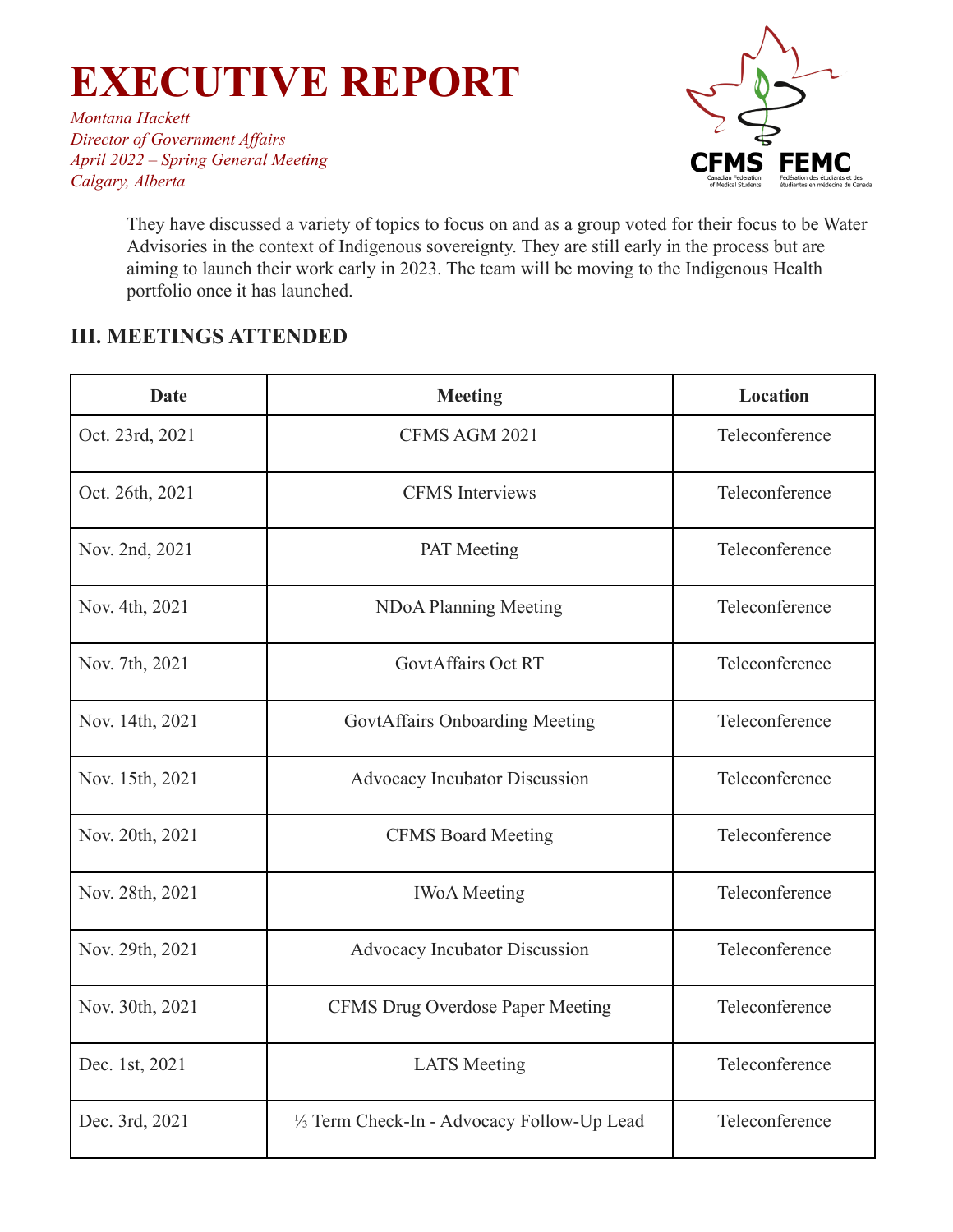

| Dec. 3rd, 2021  | 1/ <sub>3</sub> Term Check-In - GA-CC               | Teleconference |
|-----------------|-----------------------------------------------------|----------------|
| Dec. 4th, 2021  | 1/3 Term Check-In - NOPA                            | Teleconference |
| Dec. 4th, 2021  | 1/ <sub>3</sub> Term Check-In - Rapid Response Lead | Teleconference |
| Dec. 4th, 2021  | 1/3 Term Check-In - NOHP                            | Teleconference |
| Dec. 4th, 2021  | 1/ <sub>3</sub> Term Check-In - LATS Coordinators   | Teleconference |
| Dec. 6th, 2021  | Advocacy Incubator Discussion                       | Teleconference |
| Dec. 6th, 2021  | <b>GovtAffairs RT</b>                               | Teleconference |
| Dec. 9th, 2021  | NDoA Backgrounder Meeting                           | Teleconference |
| Dec. 12th, 2021 | <b>CFMS Board Hangout</b>                           | Teleconference |
| Dec. 30th, 2021 | GovtAffairs Communications Coordinator              | Teleconference |
| Jan. 9th, 2021  | c2023 Meeting                                       | Teleconference |
| Jan. 9th, 2021  | <b>CFMS RRT</b>                                     | Teleconference |
| Jan. 9th, 2021  | <b>VP Communications Meeting</b>                    | Teleconference |
| Jan. 11th, 2021 | NDoA RCom Meeting                                   | Teleconference |
| Jan. 15th, 2021 | Sask Conference Speaking Event Part 1               | Teleconference |
| Jan. 16th, 2021 | GovtAffairs Leadership Meeting                      | Teleconference |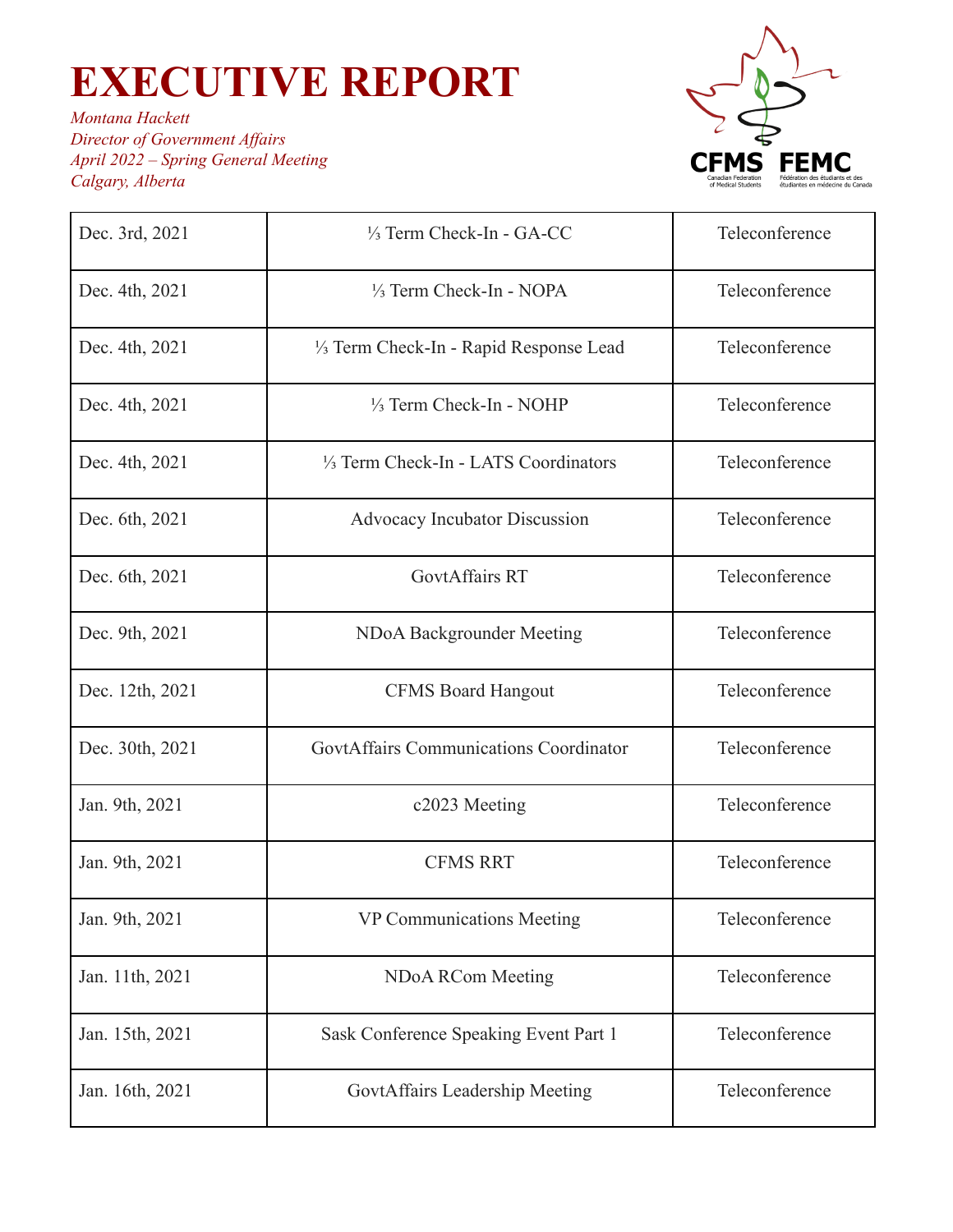

| Jan. 16th, 2021 | <b>CFMS Board of Directors Meeting</b> | Teleconference |
|-----------------|----------------------------------------|----------------|
| Jan. 16th, 2021 | c2023 Meeting                          | Teleconference |
| Jan. 17th, 2021 | IWoA Meeting #2                        | Teleconference |
| Jan. 19th, 2021 | <b>Outreach: Queen's GAAC Meeting</b>  | Teleconference |
| Jan. 22nd, 2021 | Sask Conference Speaking Event Part 2  | Teleconference |
| Jan. 25th, 2021 | Outreach: Manitoba MedSoc              | Teleconference |
| Jan. 26th, 2021 | Outreach: Queen's MedSoc               | Teleconference |
| Jan. 30th, 2021 | <b>NDoA RCom Meeting</b>               | Teleconference |
| Feb. 2nd, 2021  | Outreach: Western's MedSoc             | Teleconference |
| Feb. 3rd, 2021  | Outreach: McGill's MedSoc              | Teleconference |
| Feb. 6th, 2021  | Feedback Office Hour                   | Teleconference |
| Feb. 6th, 2021  | <b>CFMS Recruitment Meeting</b>        | Teleconference |
| Feb. 7th, 2021  | <b>Bill C-3 Discussion</b>             | Teleconference |
| Feb. 7th, 2021  | Outreach: Dalhousie MedSoc             | Teleconference |
| Feb. 8th, 2021  | Outreach: Alberta MedSoc               | Teleconference |
| Feb. 9th, 2021  | Outreach: NOSM MedSoc                  | Teleconference |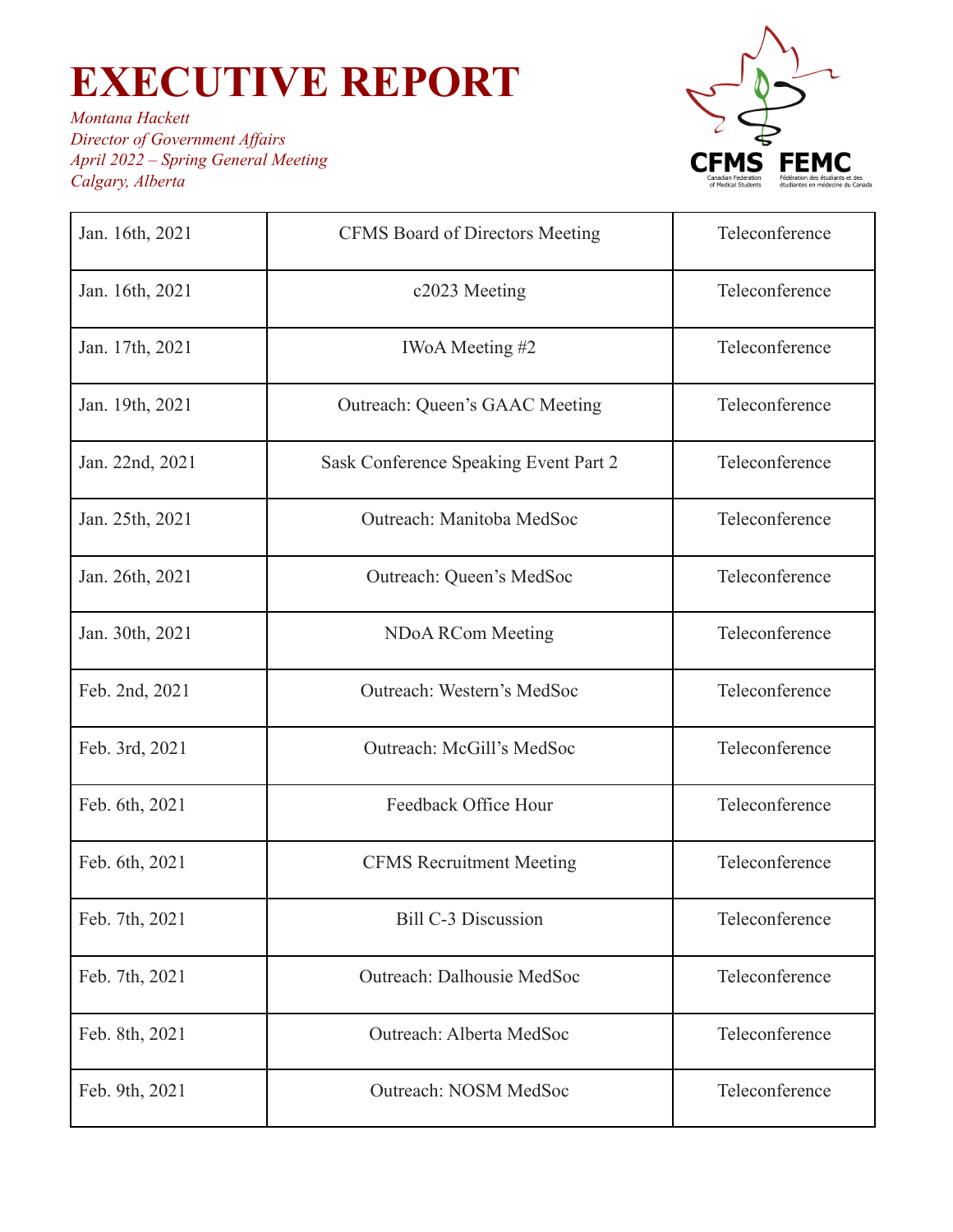

| Feb. 9th, 2021  | Outreach: UBC PAC MedSoc                 | Teleconference |
|-----------------|------------------------------------------|----------------|
| Feb. 10th, 2021 | <b>Outreach: Sask MedSoc</b>             | Teleconference |
| Feb. 10th, 2021 | Quebec RD                                | Teleconference |
| Feb. 12th, 2021 | Director of Education Discussion         | Teleconference |
| Feb. 14th, 2021 | Outreach: Mac MedSoc                     | Teleconference |
| Feb. 16th, 2021 | <b>Outreach: CFMNB MedSoc</b>            | Teleconference |
| Feb. 17th, 2021 | <b>Past President Discussion</b>         | Teleconference |
| Feb. 17th, 2021 | <b>OMSA</b> Check-In                     | Teleconference |
| Feb. 19th, 2021 | NOHP Check-In                            | Teleconference |
| Feb. 19th, 2021 | <b>IWoA Lead Check-In</b>                | Teleconference |
| Feb. 20th, 2021 | NOPA Check-In                            | Teleconference |
| Feb. 20th, 2021 | <b>VP Comms Discussion</b>               | Teleconference |
| Feb. 22nd, 2021 | Outreach: MUN MedSoc                     | Teleconference |
| Feb. 22nd, 2021 | <b>Advocacy Follow-Up Meeting</b>        | Teleconference |
| Feb. 25th, 2021 | <b>CFMS</b> Interim Governance Committee | Teleconference |
| Feb. 26th, 2021 | <b>CFMS Games Night</b>                  | Teleconference |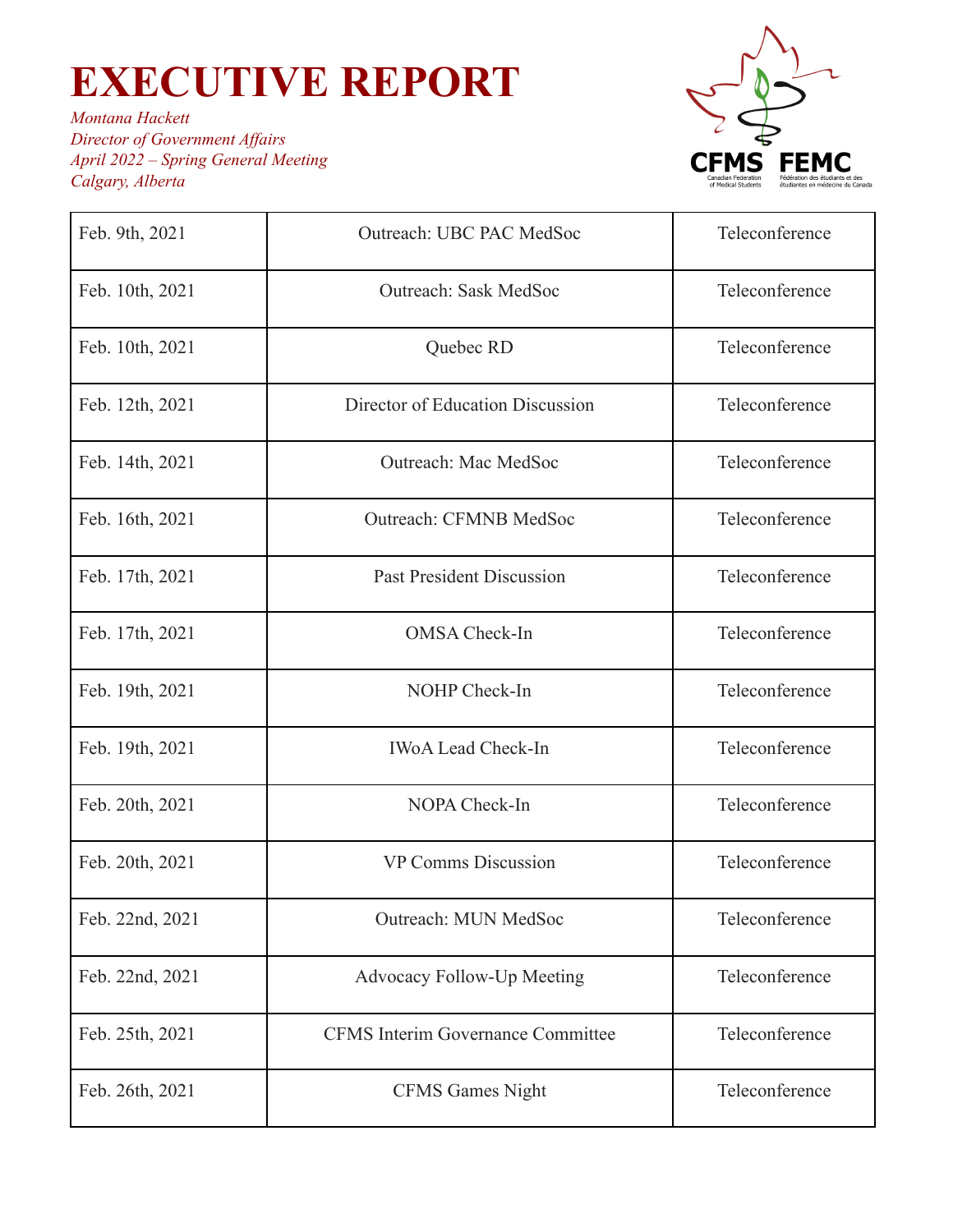

| Feb. 27th, 2021   | <b>CFMS Winter Board Meeting</b>    | Teleconference |
|-------------------|-------------------------------------|----------------|
| Feb. 28th, 2021   | NDoA RCom Meeting                   | Teleconference |
| March. 2nd, 2021  | <b>Outreach: Moncton MedSoc</b>     | Teleconference |
| March. 6th, 2021  | <b>GovtAffiars RT</b>               | Teleconference |
| March. 7th, 2021  | Director of Global Health Check-In  | Teleconference |
| March. 9th, 2021  | <b>CMHF</b> Presentation            | Teleconference |
| March. 19th, 2021 | <b>Health Policy ToR Session</b>    | Teleconference |
| March. 21st, 2021 | <b>FNDoA</b> Discussion             | Teleconference |
| March. 22nd, 2021 | <b>CFMS IWoA Meeting</b>            | Teleconference |
| March. 22nd, 2021 | Outreach: MUN MedSoc                | Teleconference |
| March. 25th, 2021 | CFMS In-Person Winter Board Meeting | Ottawa         |
| March. 26th, 2021 | CFMS In-Person Winter Board Meeting | Ottawa         |
| March. 27th, 2021 | CFMS In-Person Winter Board Meeting | Ottawa         |
| March. 28th, 2021 | <b>Board Candidate Meeting</b>      | Teleconference |
| March. 29th, 2021 | Past President Check-In             | Teleconference |
| April. 2nd, 2021  | FNDoA Planning Team Meeting         | Teleconference |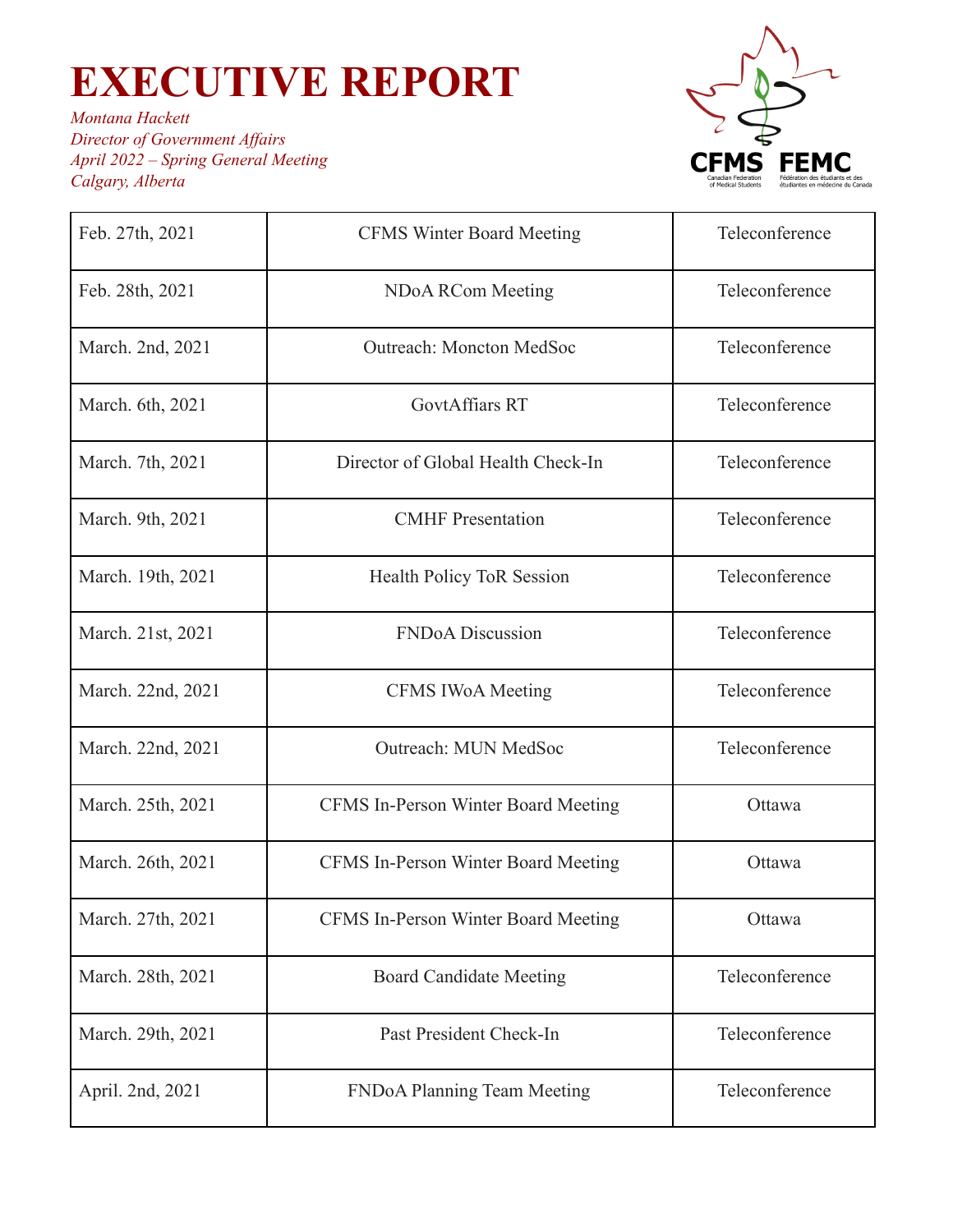*Montana Hackett Director of Government Af airs April 2022 – Spring General Meeting Calgary, Alberta*



| April. 2nd, 2021  | <b>Board Candidate Meeting</b>   | Teleconference |
|-------------------|----------------------------------|----------------|
| April. 2nd, 2021  | FNDoA Roundtable with GAACs/GHAs | Teleconference |
| April. 4th, 2021  | <b>SGM Planning Meeting</b>      | Teleconference |
| April. 8th, 2021  | CMA/Dr. Smart Meeting            | Teleconference |
| April. 13th, 2021 | <b>Board Candidate</b>           | Teleconference |
| April. 14th, 2021 | Residency Match Lead Check-In    | Teleconference |
| April. 15th, 2021 | FNDoA Marking Check-In           | Teleconference |
| April. 15th, 2021 | <b>HESA Panel Check-In</b>       | Teleconference |
| April. 19th, 2021 | <b>Resolutions Marketplace</b>   | Teleconference |
| April. 21st, 2021 | <b>CFMS SGM</b>                  | Teleconference |
| April. 22nd, 2021 | <b>CFMS SGM</b>                  | Teleconference |
| April. 23rd, 2021 | <b>CFMS SGM</b>                  | Teleconference |
| April. 24th, 2021 | <b>CFMS SGM</b>                  | Teleconference |
| April. 25th, 2021 | <b>HESA Committee Meeting</b>    | Teleconference |

### **V. CONCLUSIONS**

The Director of Government Affairs position has been an immense privilege. I want to thank the amazing team within the portfolio I had around me for making it such a positive experience: Amna, David-Dan, Ayushi, Sabreena, Rania, Micheal, Courtney, Jess, Liz, Shaelynn, and Or! All of these leaders are some of the best I have ever worked with and deserve a tremendous amount of respect. They will be successful in whatever they choose to do. I want to thank the GovtAffairs RT for working through what has